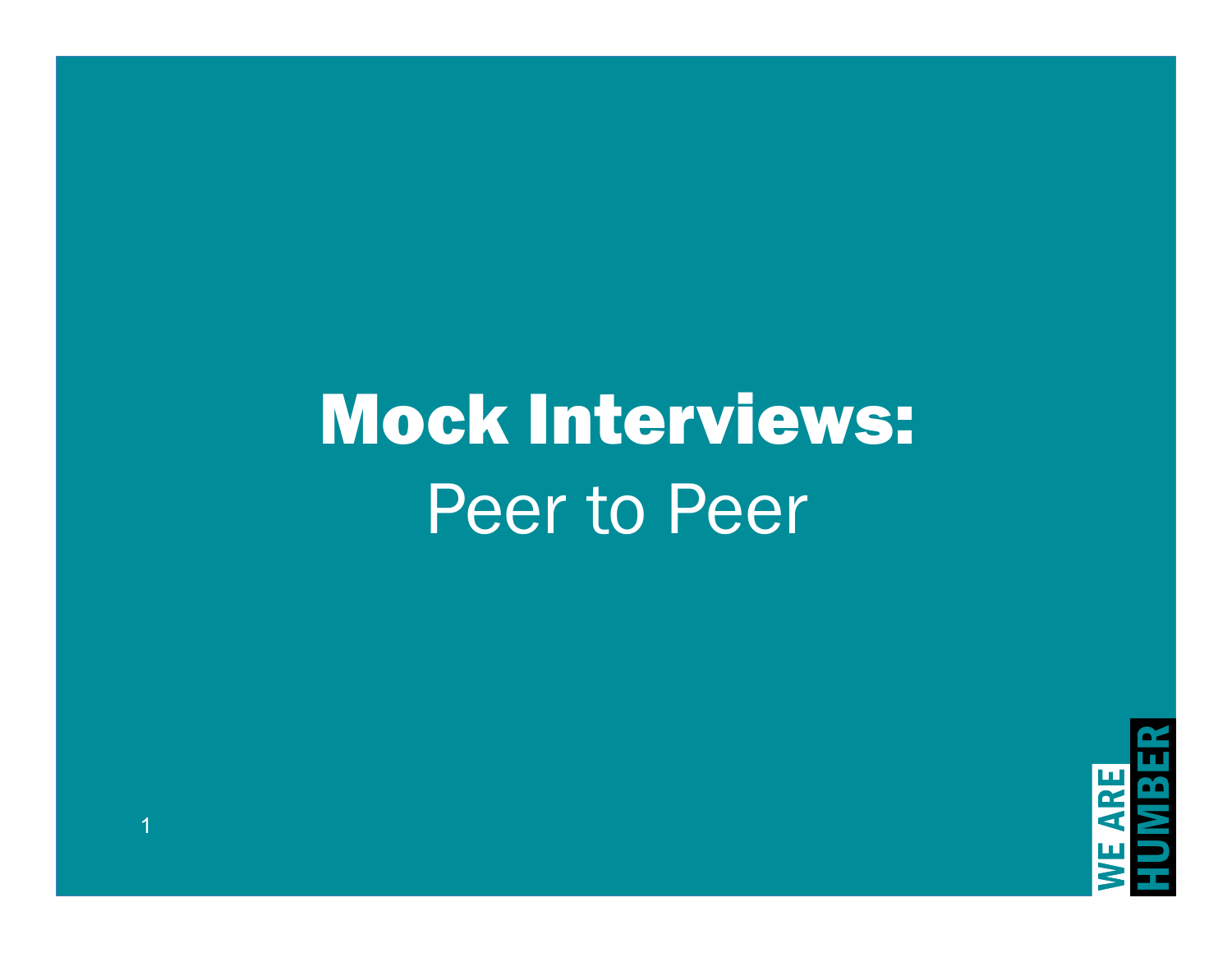

# Agenda

- Overview of Process
	- Expectations
- Round 1 (~20minutes)
- Round 2 (~20minutes)
- **Debrief**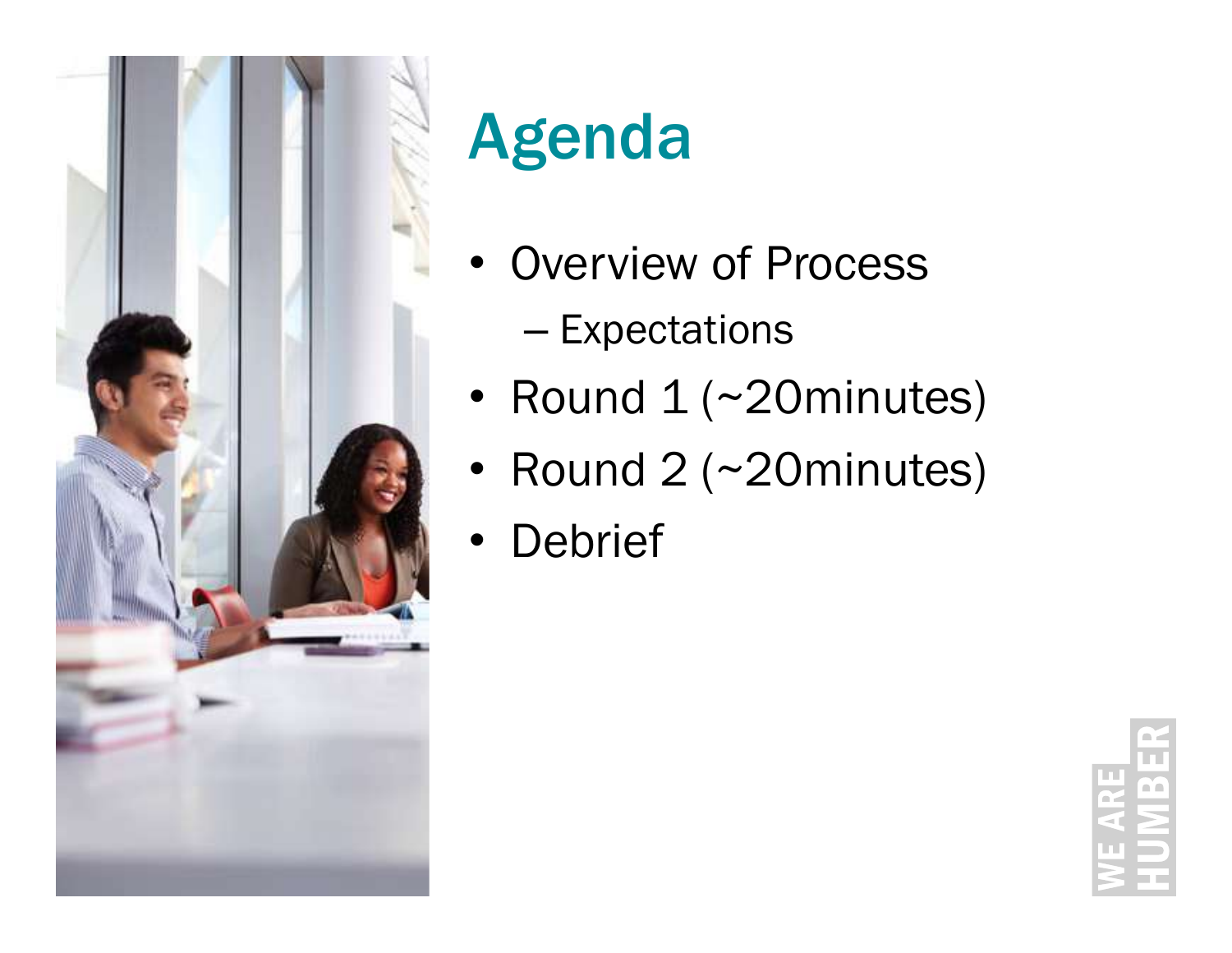## Learning Outcomes

- Identify ways to answer questions as an interviewer/interviewee
- Apply concepts of situational/behavioural based responses to interview questions
- Support fellow students using constructive feedback

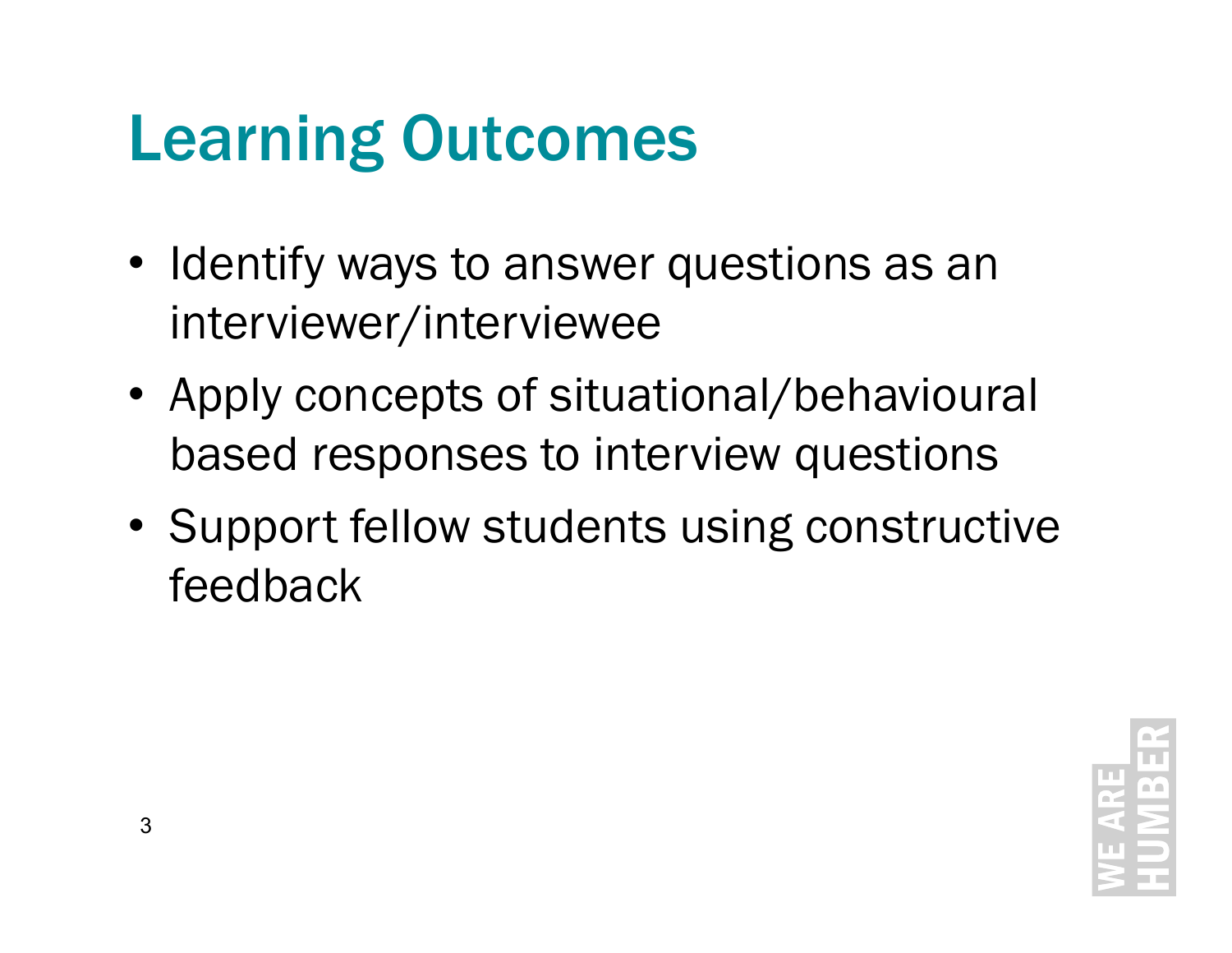# Prepping for 1:1

- Pair up with a partner (someone you don't know well)
- Materials you need:
	- Rubric
	- Resume
	- Job Posting
	- Questions
- Find a spot in the room where you have capacity to talk without distraction

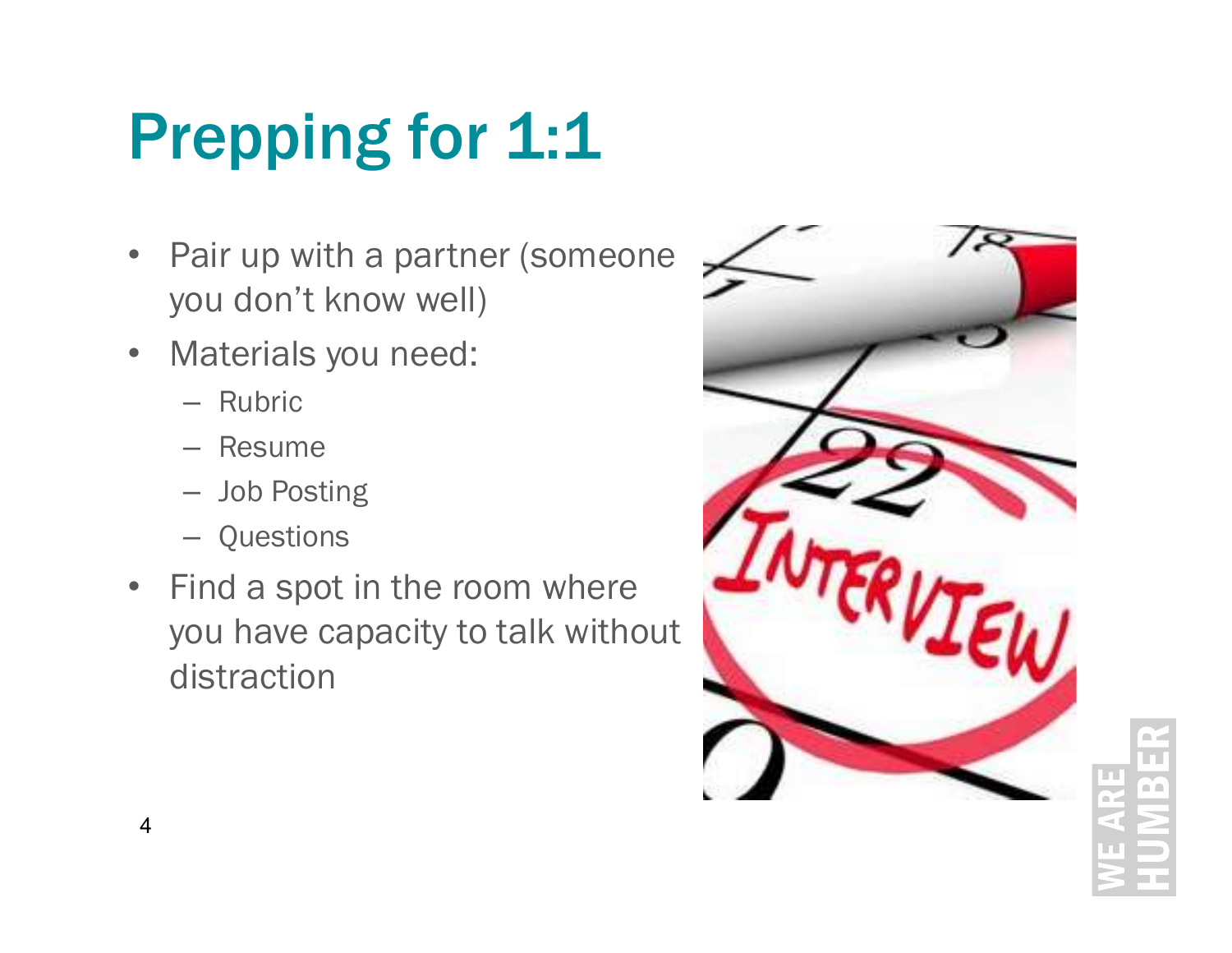## **Expectations**

- Decide who is Partner A and who is Partner B
- First Round:
	- Partner A will be Interviewer
		- 15 minutes to interview
		- 5 minute to debrief
- Second Round:
	- Switch roles!
- Group Debrief/Discussion

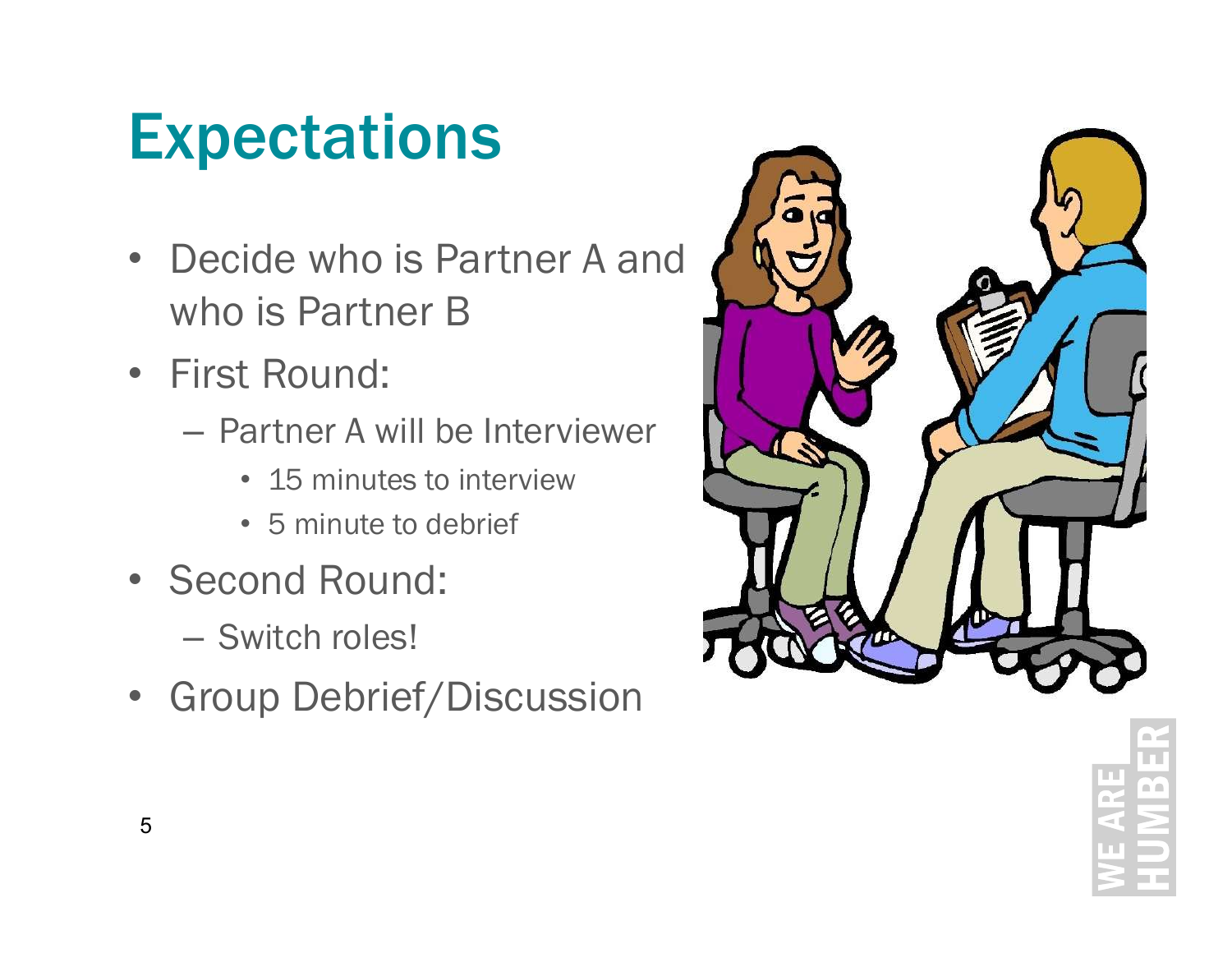## Interviewer Role

- Explain the interview process to the interviewee:
	- Ie. Take 15 minutes, with 5 minute debrief
	- Amount of questions to be asked (as provided by faculty)
- Take notes of responses
	- Bullet form
	- This will help with your debrief
	- Be mindful of rubric criteria throughout interview
- Stay mindful of the time

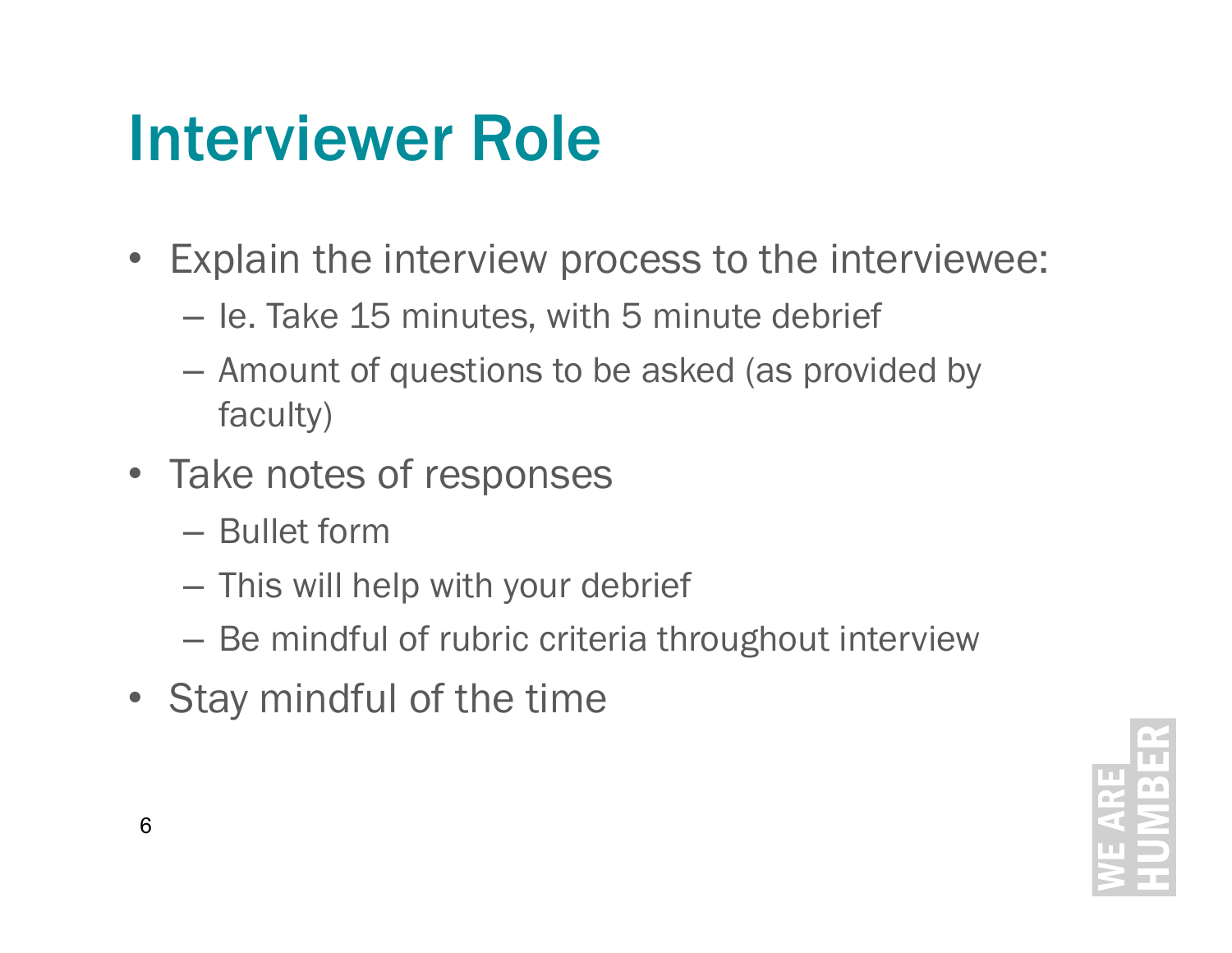## Interviewee Role

- Understand the criteria of the interview process
- Treat this like a real interview
- Be prepared:
	- Resume
	- Job description
	- Behavioural/situation based answers
		- Always provide an example when possible

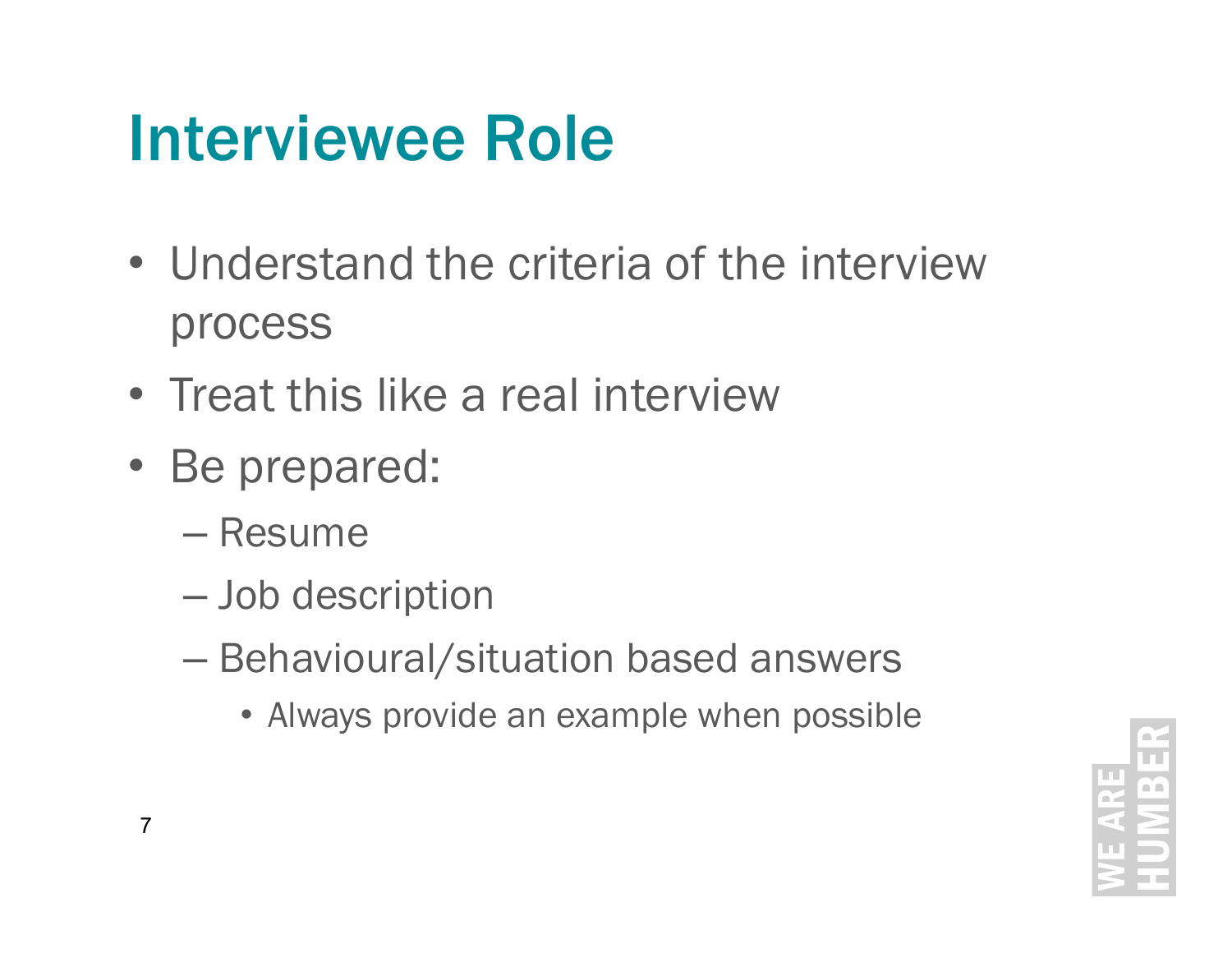### Let's Get Started!

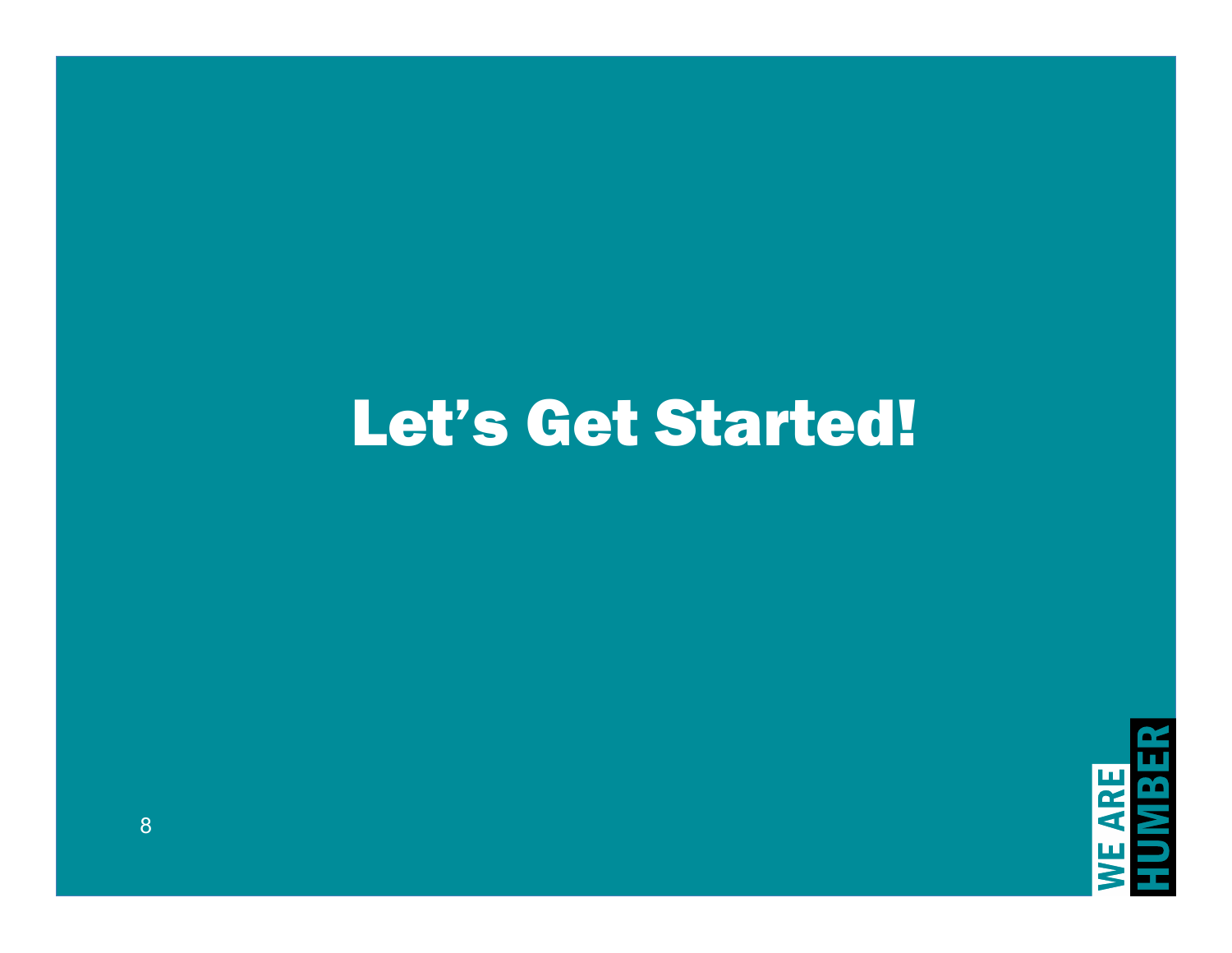# Round 1 – Partner A Interviewer

- 15 Minutes! INTERVIEW
	- Be mindful of your time



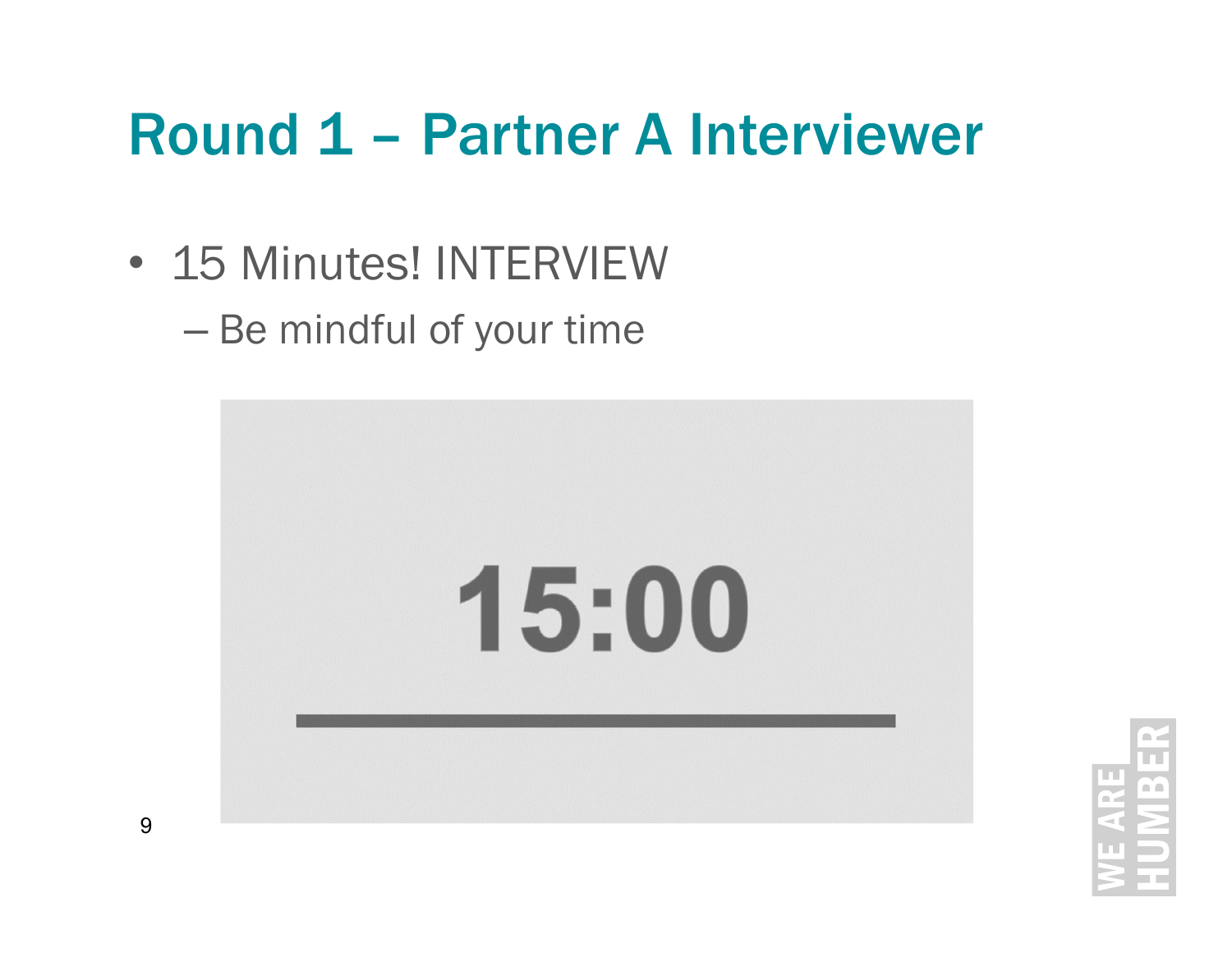## Round 1

- 5 Minutes to Debrief:
- Feedback Suggestions:
	- Review rubric:
		- What did they do well?
		- What needed improvement?

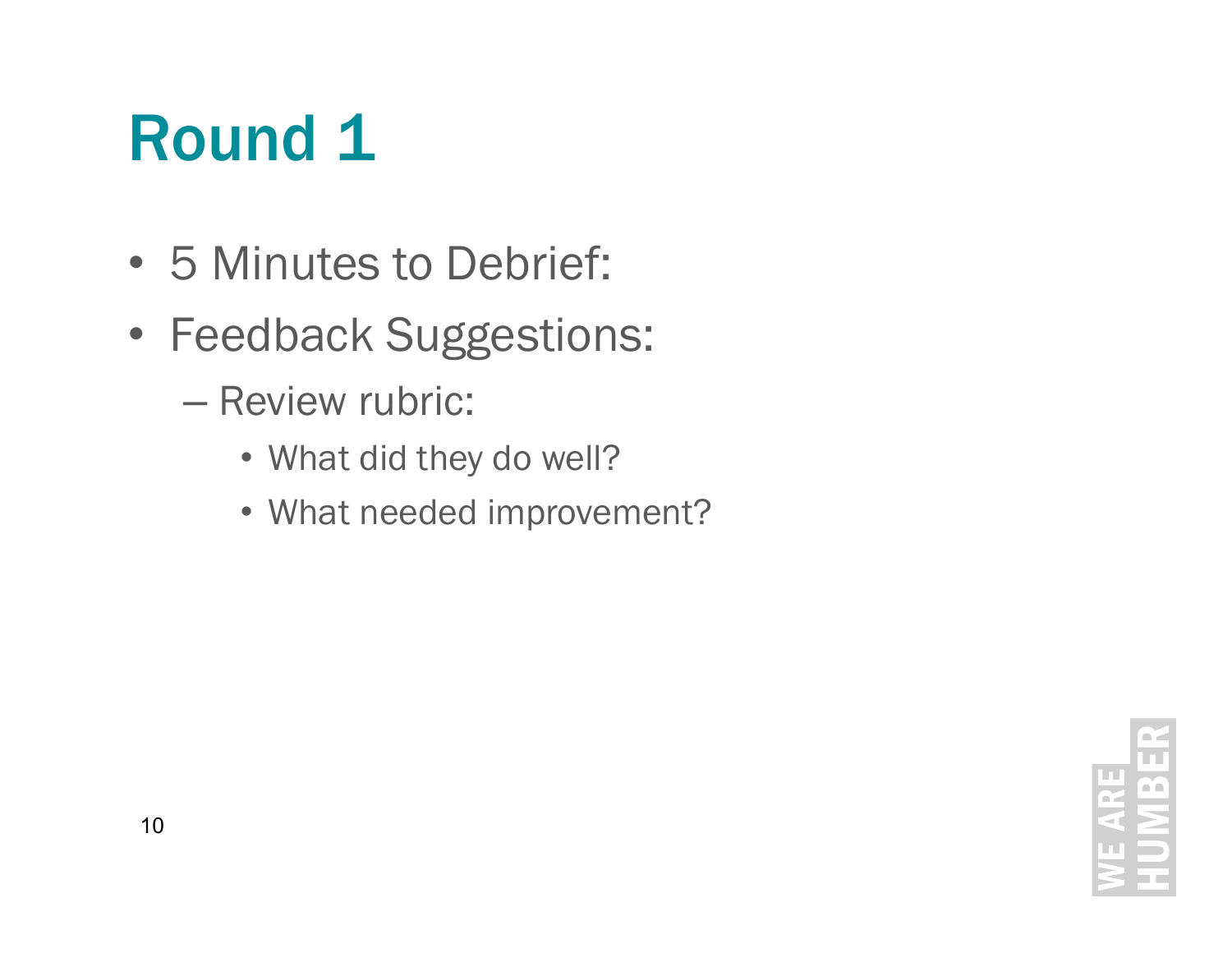## Round 2: SWITCH!

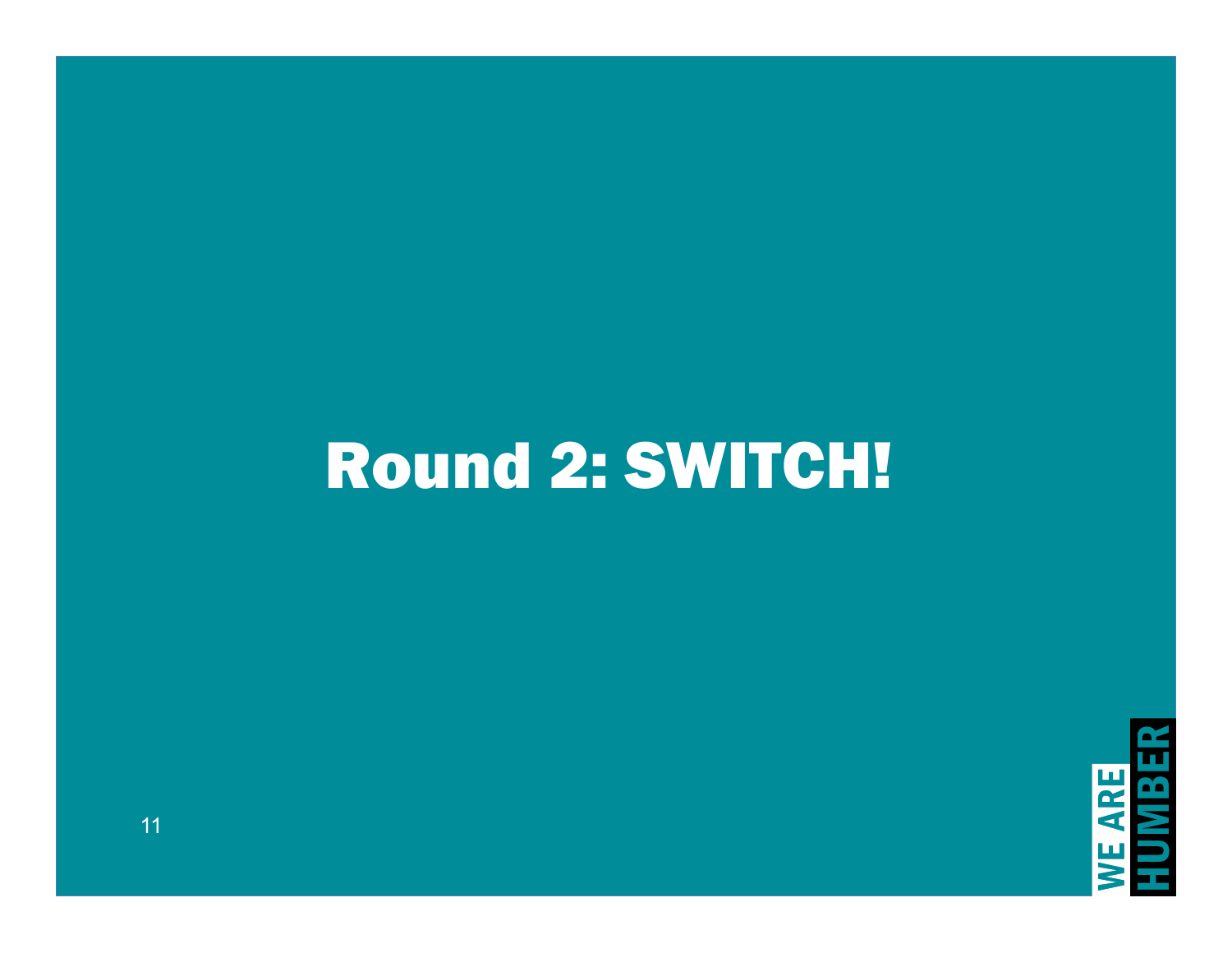# Round 2 – Partner B Interviewer

- 15 Minutes! INTERVIEW
	- Be mindful of your time



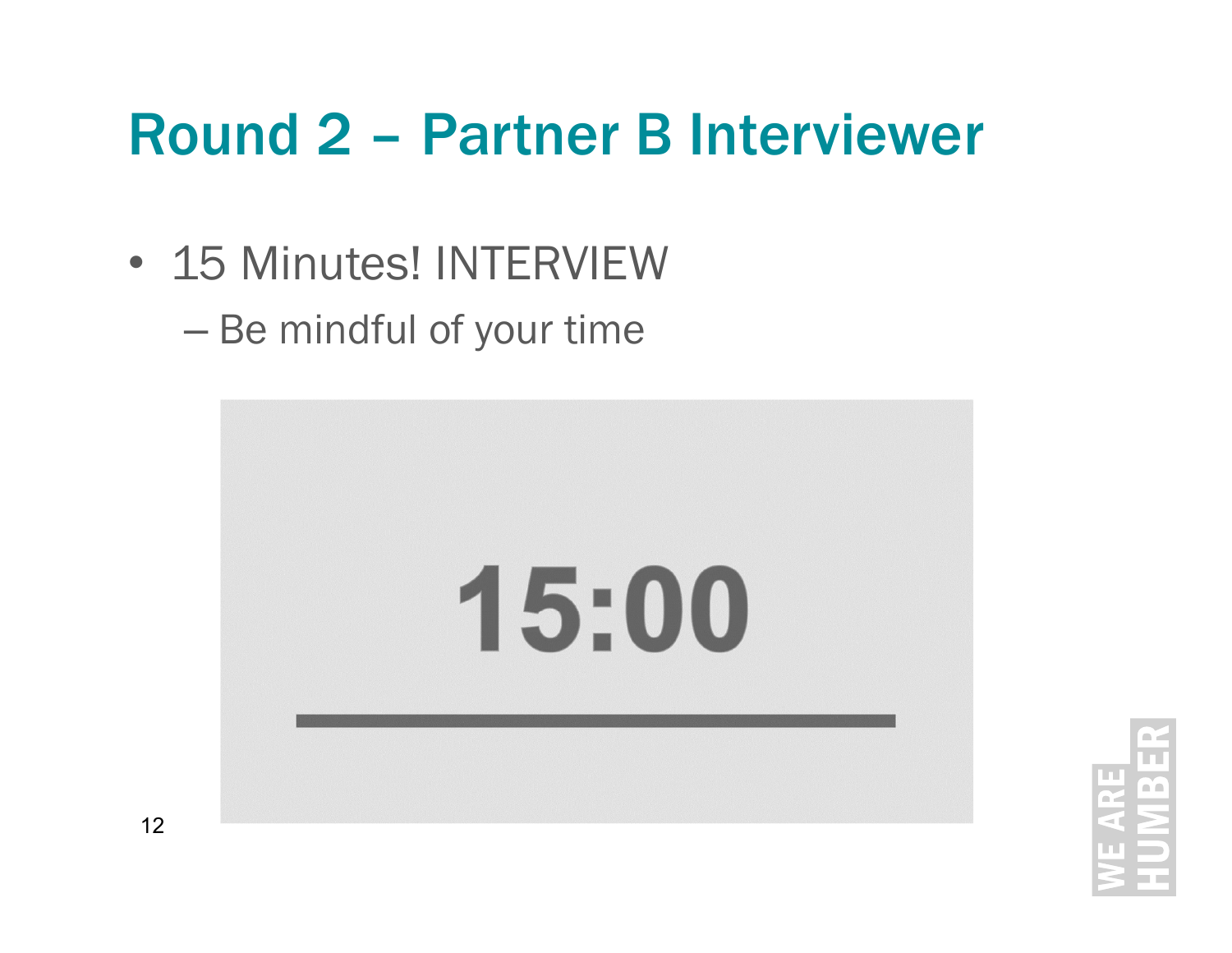## Round 2

- 5 Minutes to Debrief:
- Feedback Suggestions:
	- Review rubric:
		- What did they do well?
		- What needed improvement?

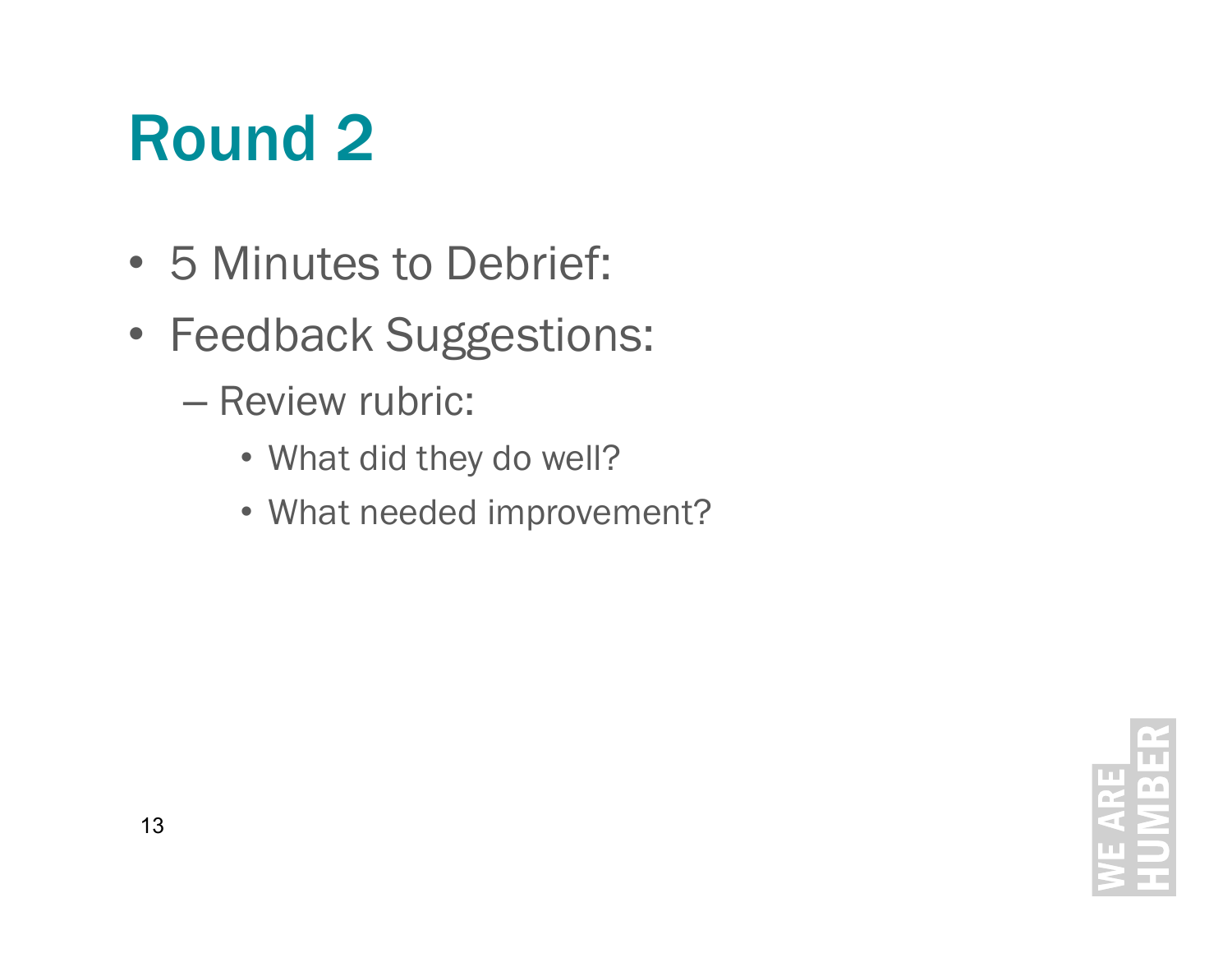## Group Debrief

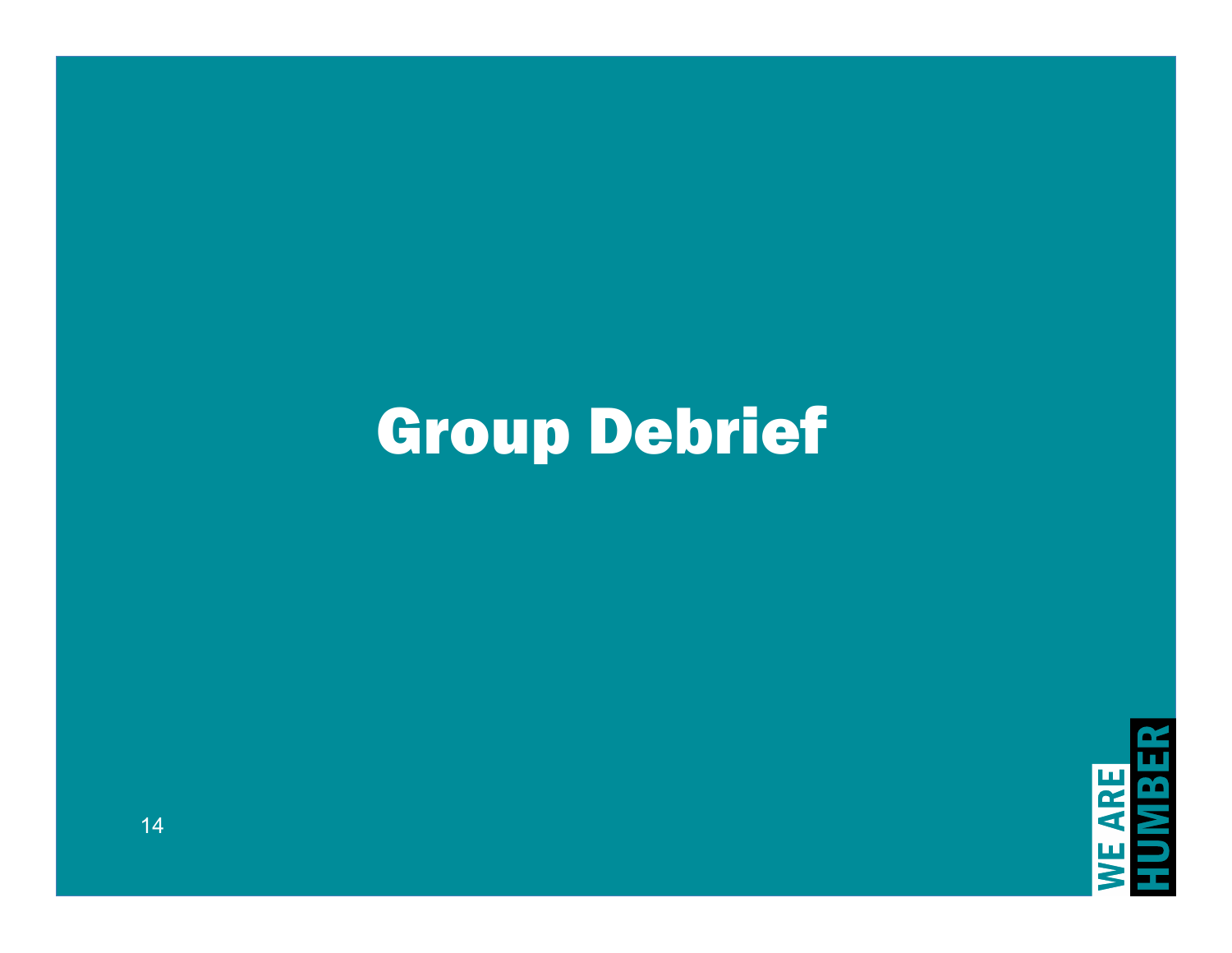## Debrief/Discussion

- How was the experience as an interviewer?
- How was the experience as an interviewee
- What worked/didn't work for you?
	- Tough questions
	- Challenges
	- Next steps